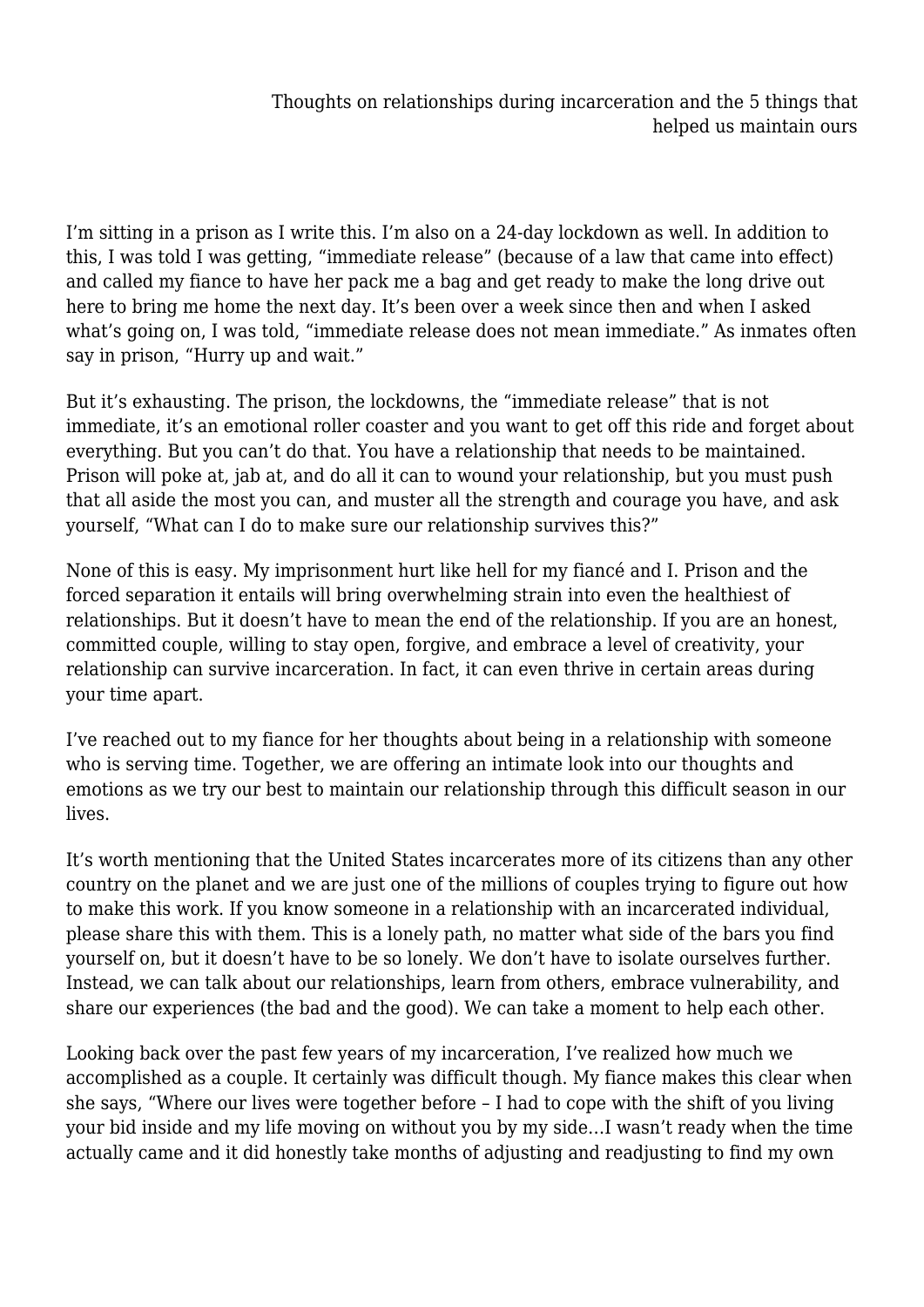footing in our relationship. I was so fearful that we would just grow apart and that would be it."

Then she goes on to acknowledge, "That was completely wrong and I feel we've worked very hard with each other to overcome obstacles, remain close (if not closer), and still enjoy aspects of our relationship."

I couldn't agree with her more. If you simply accept the separation as it is, you will inevitably grow further apart. But there is an alternative. You can take responsibility for the relationship, actively engage the separation, and create conditions that encourage you to grow closer together during your time apart. Below are some things that helped us accomplish this. It is not an extensive list of ways to grow closer during your time apart, it is just a few of the ideas that have worked well for us as a couple.

• Letter Writing

Recently, my fiance said, "I sorted through all of your letters and instantly was filled with gratitude. There are so many…" Originally, I started writing her every week. But between writing my children, the people that reach out through this blog (or my record label), getting a prison job, and taking various courses, I switched to every other week. I think this is a good schedule to strive for. You might feel the urge to do it weekly at first, but as things change (like in my case), you might find it more difficult to keep up the pace. It is better to start with less and eventually add more if you can, rather than starting with more and having to subtract what you're offering because you can't keep up.

For those of us on the inside, mail call is a highlight of our day. Receiving a letter lets us know we are not forgotten and that someone values us enough to take the time out of their day to actually write us. I cannot stress how important letters have been to my time and relationship during incarceration. There's so much to share through writing each other and you can also develop your craft of writing love letters too. Additionally my fiancé points out, "It can also be an opportunity to ask each other questions you haven't thought of asking before incarceration."

The last thing regarding letters is that for us on the inside, I think it is only fair for us not to expect our partner to write as frequently as we can. Though a day can easily be filled with activities while in prison, we certainly have access to more free time than our partners.

• Daily Meditation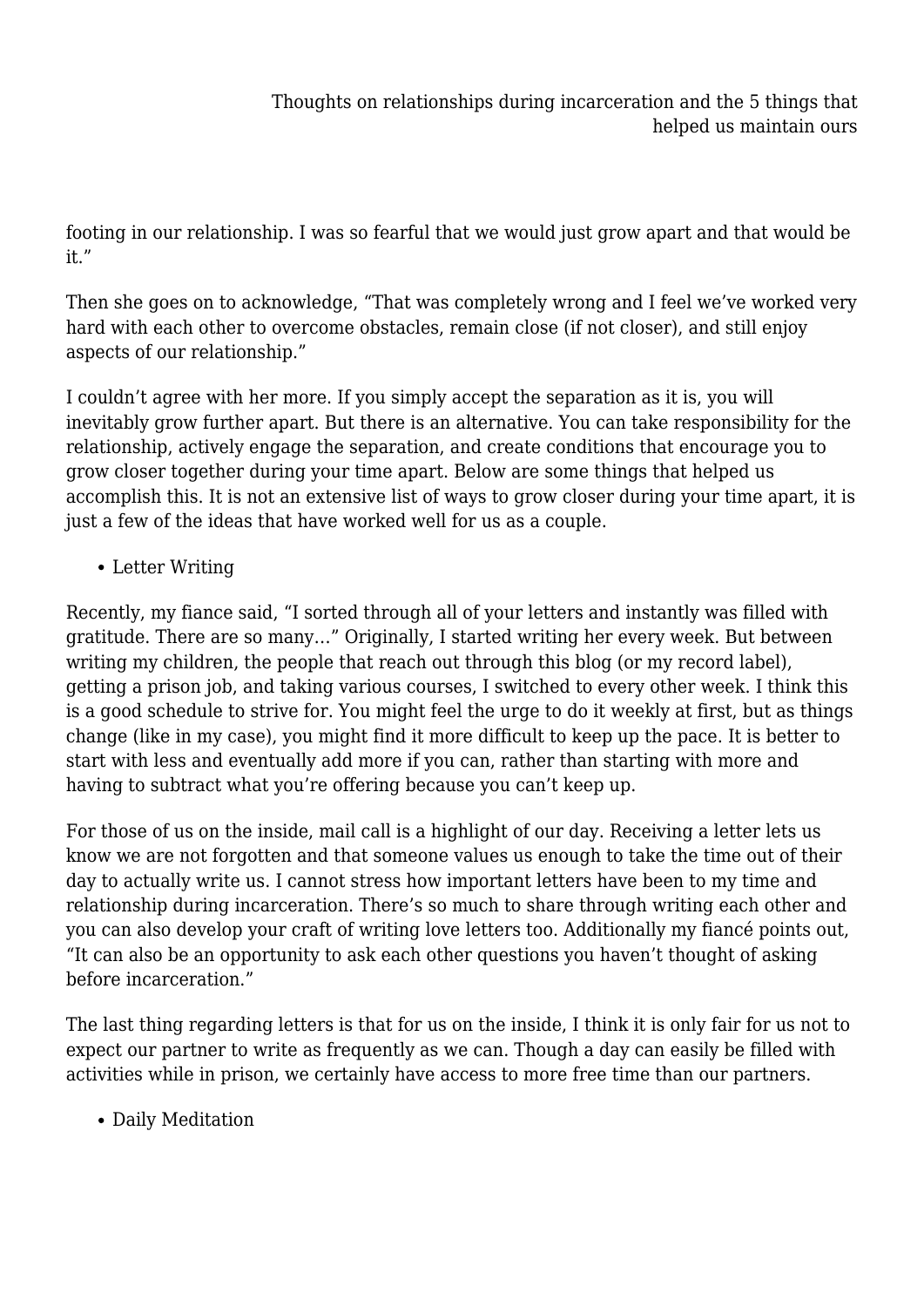This is something my fiance and I learned together before my incarceration. But this practice can be learned any time through a book (or a free app for those on the outside). We set an agreed-upon time to both do a 10 minute (or more) meditation every day. Not only is there plenty of benefits to regular meditation, but my fiance also points out, "This has kept me meditating every day and there's something really powerful about being able to do something together at the same time despite not being near one another."

Meditation has also allowed me to better handle all the frustrations that come with living in prison. In turn, this has made it easier for me to show up and be present in our relationship.

• Reading Together

We did this several ways. Some books had questions at the end of each chapter and we would answer them and then respond to each other's answers. For books that didn't have questions, we'd make up our own or my fiance would look up questions online, or we'd simply write out thoughts on what we had read. Again, those of us on the inside are likely to have more free time to read, so be patient with your partner who is handling a much more time-consuming life on the outside. You can read any kind of book together but some wonderful books for couples interested in maintaining a long-term, committed relationship are, The 5 Love Languages by Gary Chapman and Mating In Captivity by Esther Perel.

It's not enough to simply read books together if you want to enhance your relationship. It is key to also write about what you read. Sharing each other's personal thoughts and feelings on what you read will help you both to explore even deeper into your partner and the relationship as a whole. Overall, this activity was a lot of fun for both of us.

• Song Of The Month

Every month, one of us picks a song to share. Here's what my fiance said about this, "Every Saturday, my alarm goes off at 10:05 AM and I play a song we've chosen for our monthly pick. It's another thing that makes me feel close to you because we get to do it at the same time. And like letters – music is a way of expressing emotions and vulnerability."

At first, I wasn't planning to buy an mp3 player, but it was worth it for this relationship activity alone. I have access to a decent variety of songs that cost about \$1.50 a track. It's a bond within our relationship and music has been a big part of both our lives for a long time now. (In case anyone was wondering, inmates do not get internet access – we get songs through an offline program called Corrlinks.) It's always exciting to see what song your partner will pick when it's their turn!